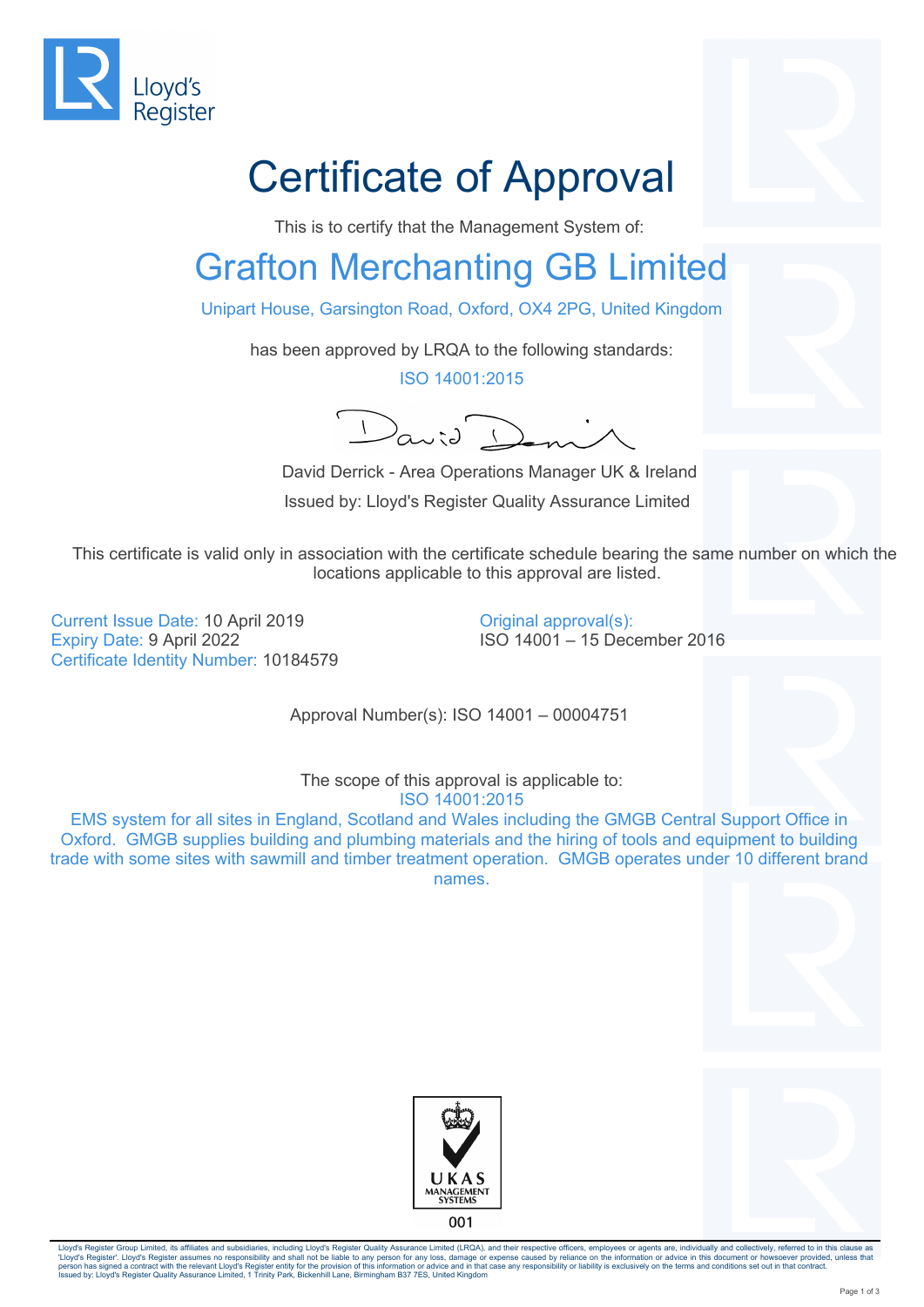

## Certificate Schedule

Certificate Identity Number: 10184579

| Location                                                                                                                                                                  | <b>Activities</b>                                                                                                                                                                                                                                                                                                                                                 |
|---------------------------------------------------------------------------------------------------------------------------------------------------------------------------|-------------------------------------------------------------------------------------------------------------------------------------------------------------------------------------------------------------------------------------------------------------------------------------------------------------------------------------------------------------------|
| Unipart House, Garsington Road, Oxford,<br>OX4 2PG, United Kingdom                                                                                                        | ISO 14001:2015<br>EMS system for all sites in England, Scotland and<br>Wales including the GMGB Central Support Office<br>in Oxford. GMGB supplies building and plumbing<br>materials and the hiring of tools and equipment to<br>building trade with some sites with sawmill and<br>timber treatment operation. GMGB operates<br>under 10 different brand names. |
| <b>Grafton Merchanting GB Limited</b><br>Scotland Region, Garsington Road, Unipart House,<br>Oxford, OX4 2PG, United Kingdom                                              | ISO 14001:2015<br>EMS system for all sites in England, Scotland and<br>Wales including the GMGB Central Support Office<br>in Oxford. GMGB supplies building and plumbing<br>materials and the hiring of tools and equipment to<br>building trade with some sites with sawmill and<br>timber treatment operation. GMGB operates<br>under 10 different brand names. |
| <b>Grafton Merchanting GB Limited</b><br>London Region, Garsington Road, Unipart House,<br>Oxford, OX4 2PG, United Kingdom                                                | ISO 14001:2015<br>EMS system for all sites in England, Scotland and<br>Wales including the GMGB Central Support Office<br>in Oxford. GMGB supplies building and plumbing<br>materials and the hiring of tools and equipment to<br>building trade with some sites with sawmill and<br>timber treatment operation. GMGB operates<br>under 10 different brand names. |
| <b>Grafton Merchanting GB Limited</b><br>South West, South East and South Central Region,<br>Garsington Road, Unipart House, Oxford, OX4<br>2PG,<br><b>United Kingdom</b> | ISO 14001:2015<br>EMS system for all sites in England, Scotland and<br>Wales including the GMGB Central Support Office<br>in Oxford. GMGB supplies building and plumbing<br>materials and the hiring of tools and equipment to<br>building trade with some sites with sawmill and<br>timber treatment operation. GMGB operates<br>under 10 different brand names. |





Lloyd's Register Group Limited, its affiliates and subsidiaries, including Lloyd's Register Quality Assurance Limited (LRQA), and their respective officers, employees or agents are, individually and collectively, referred